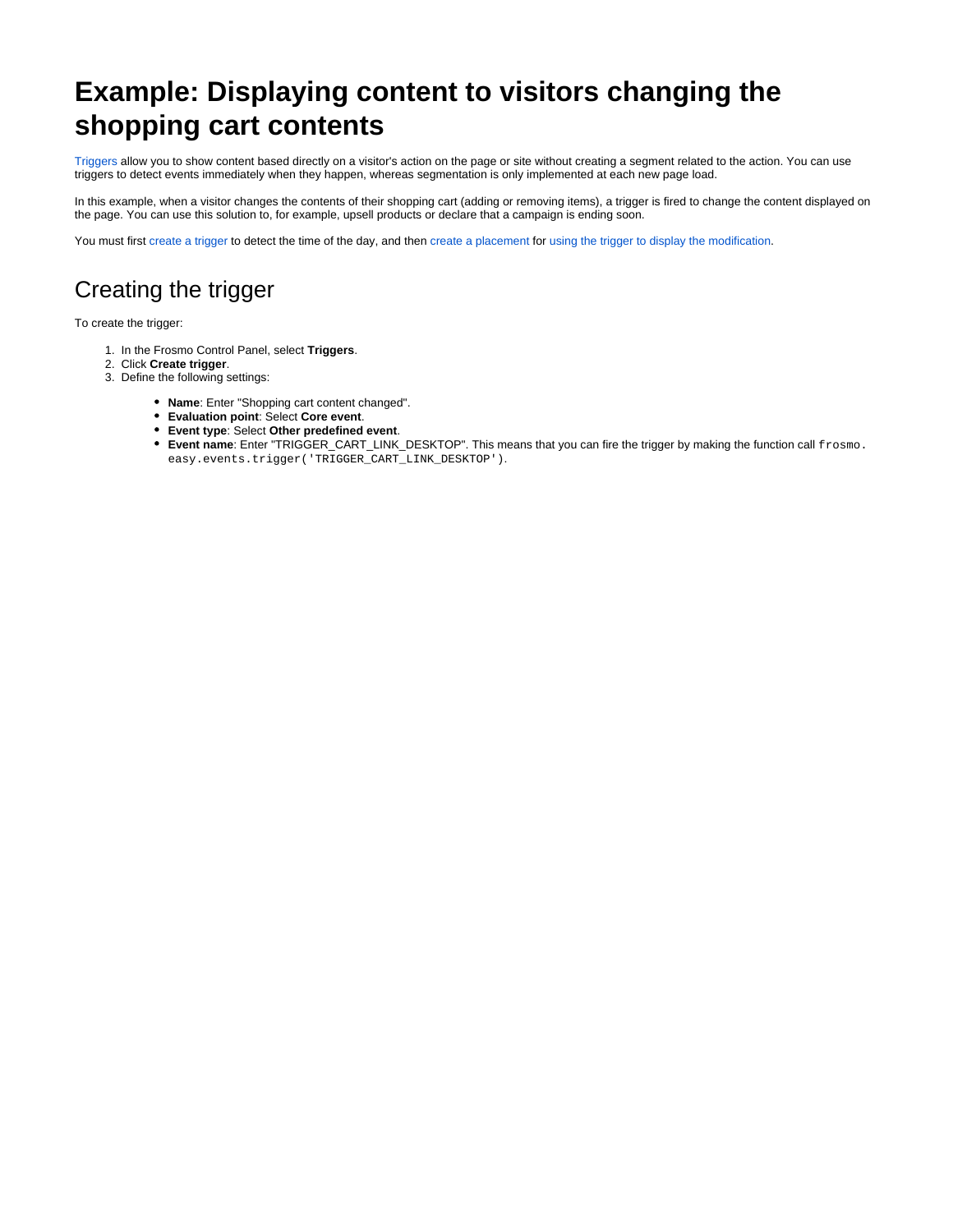| Name*                                                                                                            |
|------------------------------------------------------------------------------------------------------------------|
| Shopping cart content changed                                                                                    |
|                                                                                                                  |
| <b>Description</b>                                                                                               |
|                                                                                                                  |
|                                                                                                                  |
|                                                                                                                  |
|                                                                                                                  |
| <b>Evaluation point*</b><br>Define the event when the platform evaluates whether to fire the trigger. Learn more |
| Core event                                                                                                       |
|                                                                                                                  |
|                                                                                                                  |
| Event type*<br>Select the type of Frosmo Core event. Learn more                                                  |
| Other predefined event $\sim$                                                                                    |
|                                                                                                                  |
| Event name*                                                                                                      |
| Enter the name of the predefined event. Learn more                                                               |
| TRIGGER_CART_LINK_DESKTOP                                                                                        |
|                                                                                                                  |
| <b>Rules</b>                                                                                                     |
| To limit when the trigger is fired, add rules. Learn more                                                        |
| The trigger is currently fired every time the evaluation point event takes place.                                |
| Add new rule                                                                                                     |
|                                                                                                                  |
| <b>Alias</b>                                                                                                     |
| To bind a JavaScript function to the trigger, enter the function name as the alias for the trigger.              |
| Learn more                                                                                                       |
|                                                                                                                  |
|                                                                                                                  |

4. Click **Save**.

### <span id="page-1-0"></span>Creating the placement

To create the placement:

- 1. In the Frosmo Control Panel, select **Modifications > Placements**.
- 2. Select **Create placement**.
- 3. Define the following settings:
	- **Name**: Enter "Shopping cart After product list".
	- **Target element**: Select **CSS selector**, and enter ".site-cart-product-list" (or whatever is appropriate on your site) as the selector name. **Display method**: Select **After element**. This means that the modification content is displayed below the original content of the target
	- element.
	- **Trigger**: Click **Select trigger**, select the **Shopping cart content changed** trigger you created above, and click **Select**.